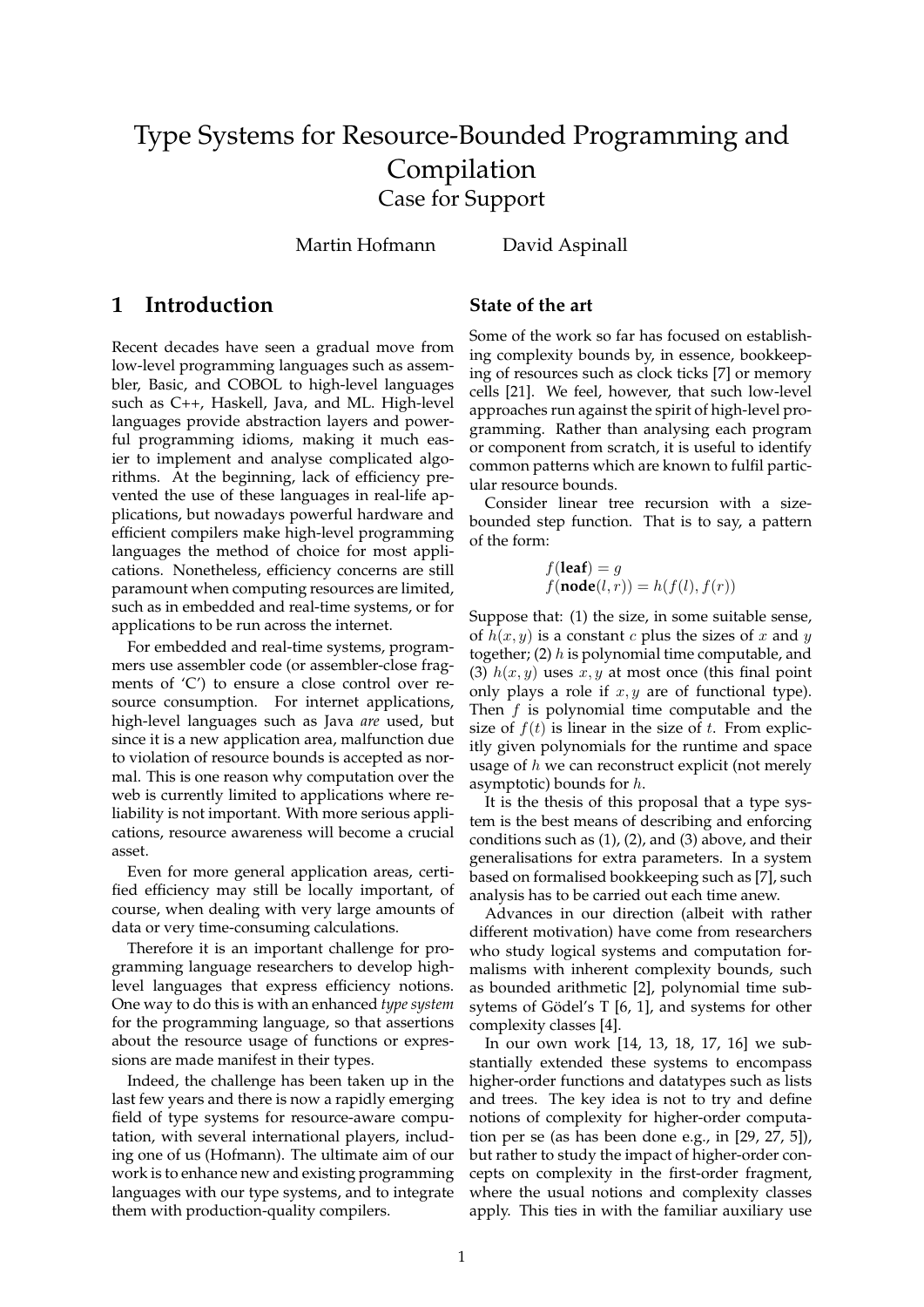of higher-order concepts like functionals or exact real numbers, which appear as *subterms* of eventually first-order functions.

There is growing evidence that these results can be used in programming languages for resource sensitive applications. For example, in [19] we have shown how a slight variation of the type system from [16] can be employed to write functional programs operating on lists and trees guaranteed to run in linearly bounded heap space and thus admit a compilation into the malloc-free fragment of 'C' while still adhering to the intuitive applicative semantics which enables, e.g., proof by induction and equational reasoning.  $1$ 

Another piece of evidence is the use by Mitchell, Mitchell, and Scedrov of an extension of Hofmann's type system from [14] in the context of verification of cryptographic protocols [23].

The time is now right to pursue the advance and application of this technology.

### **2 Programme & methodology**

The overall aim of this project is to design languages and tools to aid resource-aware computation in high-level programming. While the emphasis is on programming language design, we also expect feedback towards the mathematical-logical foundations from which the work started.

Our specific objectives are as follows:

- 1. To design new type systems encompassing algorithms and uses of data structures which fall into desirable feasible complexity classes, but which are prohibited by current systems.
- 2. To extract explicit resource bounds and *certificates* from typing derivations. It should be possible to independently verify certificates, to integrate with the *proof-carrying code* protocol [24].
- 3. To investigate applications of the new type systems for compiler technology. The idea is to show that particular optimisations are guaranteed to apply to all well-typed programs, to enforce better resource bounds.
- 4. To integrate the new type systems with those of full-scale functional programming languages such as ML or Haskell. We aim for a smooth transition between the systems going beyond mere juxtaposition. This topic includes pragmatic aspects such as type inference and pattern matching.
- 5. To explore applications to non-functional programming, e.g., OOP.
- 6. To investigate and implement type-checking, compilation, and certification algorithms for these systems, ultimately within a production-quality compiler such as OCaml.

Each objective is described in detail below.

#### **2.1 New type systems**

The goal here is twofold. On the one hand, we want type systems capable of accepting and properly analysing more and more obviously feasible *algorithms*, as opposed to extensional functions. On the other hand, we need to encompass new data and control structures, to get as close as possible to a full size functional language.

#### **2.1.1 More algorithms**

At present we have two rather independent type systems for resource control. The first one, called SLR and described in [14, 18], captures exactly the class PTIME of polynomial time computable functions by imposing linearity and modality restrictions on structural recursion. The basic idea is that a recursive definition can make only one recursive call and that the result of this recursive call can be processed only by "tame functions" which do not feed it into another recursive definition.

While SLR allows all polynomial time functions to be expressed, its rather drastic discipline rules out many naturally occurring polynomial-time *algorithms* such as the usual sorting algorithms on lists or trees. To repair this problem we have in [16] introduced another system, called ICFP, which keeps the linearity restriction but allows for arbitrary nesting of recursive definitions. This is done by maintaining the additional invariant that definable functions are non size-increasing. This system therefore does not cover all of PTIME, but a different and more refined syntax-free characterisation is possible. Moreover, we have shown in [19] that the same system enriched with general recursion and restricted to first-order recursion captures exactly linear space and allows for a natural compilation into the malloc-free fragment of 'C'.

What is needed now is a smooth integration of these two systems in the sense of [26] which would for example allow variables stemming from the richer system SLR to appear in ICFP terms as long as this happens within the guard of a conditional or similar.

Another avenue worth investigating in this context would be a (perhaps dependently-typed) variation and extension of *bounded linear logic* [11].

For the described applications, control of space complexity is more essential than ensuring runtime bounds. The first step towards controlling space made in [19] is promising but more work

<sup>&</sup>lt;sup>1</sup>Note that this possibility of intuitive extensional reasoning is lost in approaches based on finite model theory such as [12] where the language is not sound for the usual semantics but only for a finite one in which, e.g., all numbers are smaller than a certain maximum (and so the successor function cuts off to prevent boundary violation).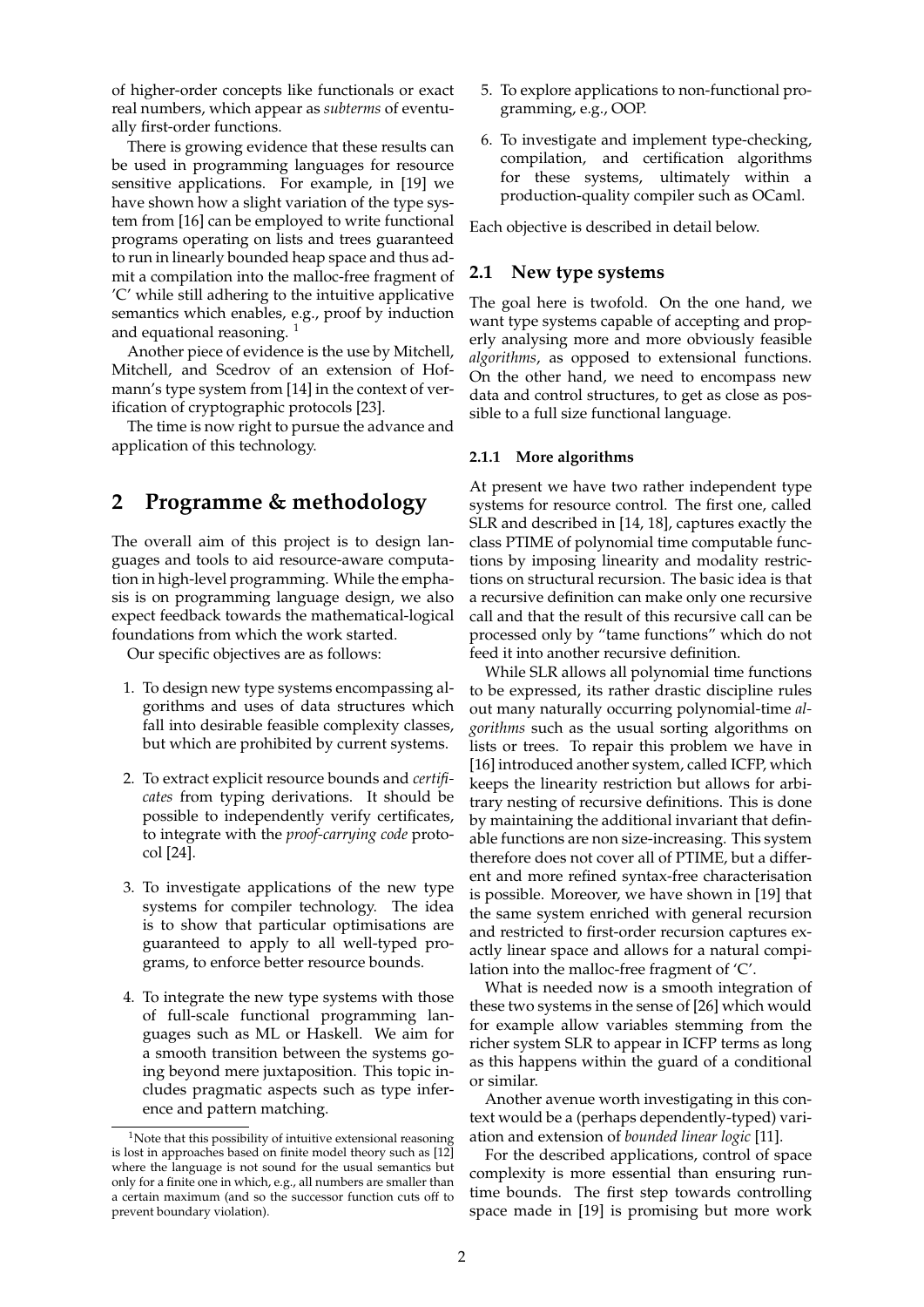is needed, for example, we need a system akin to SLR capturing, say, polynomial or linear space and hence capable of generating corresponding resource bounds. Such a system would presumably provide general recursion instead of structural recursion along datatypes.

Also, we would like a system which relaxes the modality restrictions in SLR while maintaining the same expressive power on the level of functions. What we need to do is to shrink the gap between the semantic invariant (a certain limit on growth rate) needed to guarantee the desired resource bound and what the type system actually ensures (not only limit on growth but also limit on syntactic complexity). The type system ensures limited growth rate of step functions in recursive definitions by stipulating that these inspect their arguments only up to a fixed depth. It ought to be possible to allow arbitrary-depth inspection as long as this does not lead to non-constant growth. In general, of course, determining this is undecidable. But it could be done statically in some cases: for instance, under the additional assumption that argument inspection occurs within a subterm of finitesize type. We believe that ideas from O'Hearn-Reddy's active / passive type system [25] could be useful here.

An example of this situation would be the following recursive definition of a function which removes duplicate elements from a list:

> $rem([$   $]) = []$  $\mathbf{rem}(y:: l) = \mathbf{if member}(y, \mathbf{rem}(l))$ **then rem**(*l*) **else**  $y$  :: **rem**(*l*)

Presently, SLR would reject this clearly polynomial definition. In fact the ICFP system would accept this (with some extra annotation) because **rem** is non size-increasing; however it would reject a similarly defined function which returns a list containing every element of the input list exactly twice.

#### **2.1.2 New data structures**

Another improvement is to add new data structures to our type systems. Take for example binary trees. In a linear setting we have two kinds of trees, one corresponding to trees laid out in full in memory (⊗-trees), the other corresponding more to an object-oriented representation  $(x$ -trees) under which a tree can be sent messages asking it to return the outermost constructor or to evolve into one of its subtrees. In ordinary functional programming these two are extensionally equivalent; in the presence of linearity constraints they differ considerably. The ⊗-trees allow for rich elimination rules encompassing e.g., computing the list of leaf labellings, whereas access to the  $\times$ -trees is restricted to essentially search operations. Conversely, ⊗-trees are more difficult to construct; we must ensure that their overall size is polynomially bounded which precludes in particular the definition of a function which constructs the full binary tree of *depth n*. This can be done for  $\times$ -trees.

The novelty here is that we reflect in the type system the kind of choices that a programmer would normally make in selecting the best data representation for a purpose.

Some preliminary ideas concerning these different data representations exist in [17]. We need to generalise them to arbitrary inductive datatypes and include dag-like representations, which should be more efficient than the closures used in *loc. cit.* Recent unpublished work by Jean-Yves Marion (presented at ICC'99 in Trento) should be useful here. The dichotomy between ⊗ and  $\times$ -trees should also be considered in the context of the ICFP system.

We also propose to investigate in the context of resource certification linear functional frontends to traditionally imperative data structures such as queues, graphs, storage variables, and arrays. A first attempt has been made in the full version of [19] (see www.dcs.ed.ac.uk/home/ mxh/papers/malloc.ps.gz) where a linear ADT formulation of queues is compiled into 'C' linked lists with a pointer to their tail.

The methodology for achieving these goals will be as before: analyse the common patterns of representative case studies, identify appropriate invariants, cast them into an abstract (usually category-theoretic) model, and finally describe the model by a type system.

#### **2.2 Explicit resource bounds**

The aim here is to extract explicit resource information from well-typed programs. One use for this would be to provide the user with estimates for time or space usage for a given first-order function or concrete computation. Perhaps more interestingly, another use is to endow programs with independently verifiable certificates on their resource consumption.

A general framework for managing programs equipped with certificates of safety properties has recently been put forward in [24] under the name of the *proof carrying code (PCC) protocol.* In a nutshell the idea is as follows. A *certifying compiler* generates mobile code with special annotations, e.g., loop invariants. These annotations enable independent verification of the alleged correctness property by a small and trusted piece of software, the *proof checker*, which may be run by a potential recipient.

This provides security against failures in implementation and, indeed, in our proofs of type soundness. (In fact, we could even opt for a "partially sound" type system if the logic or the implementation becomes overly complex.) It has the added benefit that a recipient of code generated from well typed programs will not need to read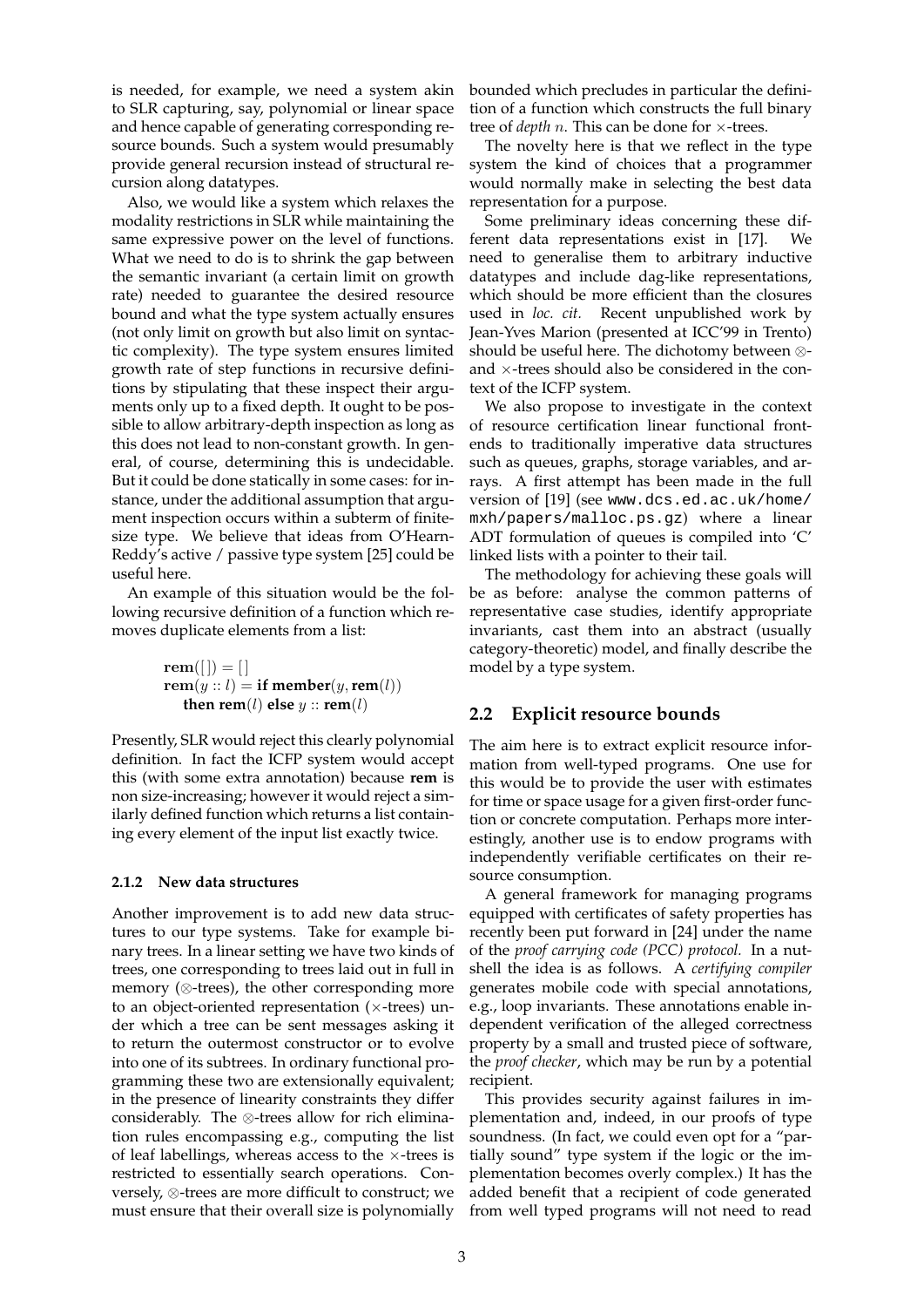and understand our research papers in order to be satisified that the resource bounds are valid!

The soundness proofs for the existing systems state that every well-typed function of first-order type is extensionally equal to a polynomial time or linear space computable function. Each proof is constructive, so in principle it provides a method for both compiling programs and generating resource bounds. However, the proofs have not been carried out with this application in mind and provide rather generous bounds. To obtain more accurate bounds, we need to strengthen the proofs or even use entirely new techniques, for example proofs based on normalisation and subject reduction rather than abstract interpretation. An attempt in this direction has been made in H. Schwichtenberg's group (personal communication) by providing a syntactic soundness proof for Hofmann's system from [16].

A benchmark here would be a reconstruction in our context of systems for automatic derivation of complexity bounds of first-order recursive programs and term rewriting like [3, 10].

Integration with PCC requires the design of a suitable target language in the form of annotated assembler code or bytecode. Perhaps existing typed assembly languages [9] can be reused for this purpose. Once this has been done we need a compiler which translates programs in our type systems into annotated machine code, and a proof checker. We will content ourselves with the formal foundations and experimental implementations of this framework.

### **2.3 Compilation**

We anticipate that well-typed programs will be guaranteed to allow certain optimisation techniques to apply successfully.

For example, the type sytem in [19] ensures that dynamic memory allocation, hence garbage collection, is not needed during evaluation of well-typed functions. This is because these functions can be evaluated within the heap space occupied by their argument. The run-time systems of existing compilers also realise similar space efficiencies, by the use of sophisticated caching during garbage collection. However, to absolutely guarantee good space performance as would be required for embedded systems programming, such reliance on runtime systems is not enough. We need to be explicit about the circumstances under which and how the optimisation occurs.

Other examples of optimisations include generalisations of tail recursion and layout of partial results in the heap rather than the call stack. Consider for example the naive recursive definition of list concatenation with copying:

> $$  $\textbf{append}(a:: l, r) = a:: \textbf{append}(l, r)$

Although it is not prima facie tail recursive we can implement it iteratively in a stack-free manner if we place the partial result into the heap position it belongs at rather than keeping it on the stack. We want to investigate if similar reasoning applies to a well-circumscribed subclass of the recursive definitions allowed by our type systems.

We emphasize that the type system needs to be rather explicit about such possible optimisations so that it is possible to statically guarantee their applicability and the resulting effect on certified resource bounds. Preliminary experiments with the existing linear type system and the particular semantic interpretation described in [15] are promising. We also plan to systematically study existing optimising compilers (such as Ocamlopt [22]) to identify more instances of this.

#### **2.4 Full-scale type systems**

Integrating our type systems and their implementations with those of a full-scale programming language is an engineering problem outside the scope of this project. Before it can be undertaken, however, there are some research-level problems which need to be addressed. We need to consider how to combine our type systems with features such as polymorphism, modules, pattern matching, and type inference. We propose to look at these problems.

The existing type systems rely on explicit annotations of functional abstractions and can only infer the "aspect" of a function, i.e., whether it is linear and whether it recurses on its argument. Clearly, some sort of type inference mechanism is needed to make the system usable in practice. Ideally, one might want to aim for full-blown Damas-Milner style type inference [8] which requires no type annotations at all in programs. A step in this direction for a purely linear type system has been undertaken in [30]. We plan to investigate to what extent these results can be extended to the present case. Alternatively, we might follow Pierce and Turner [28] who have argued convincingly that type annotations in definitions might be acceptable and even desirable as they provide some documentation. Based on these extra assumptions they were able to give a much simplified inference algorithm for ML.

Another pragmatic aspect is that at present SLR is based on System T-style recursion operators. These are somewhat awkward to use in practice and should be replaced by pattern matching.

We have to merge our type systems with the existing ML type system in such a way that SLRtypable programs receive a certain type and non SLR-typable terms receive their usual ML type. Once this has been achieved it becomes possible to integrate the type system and algorithms for compilation and complexity bound derivation with an existing ML compiler. This task, however, goes be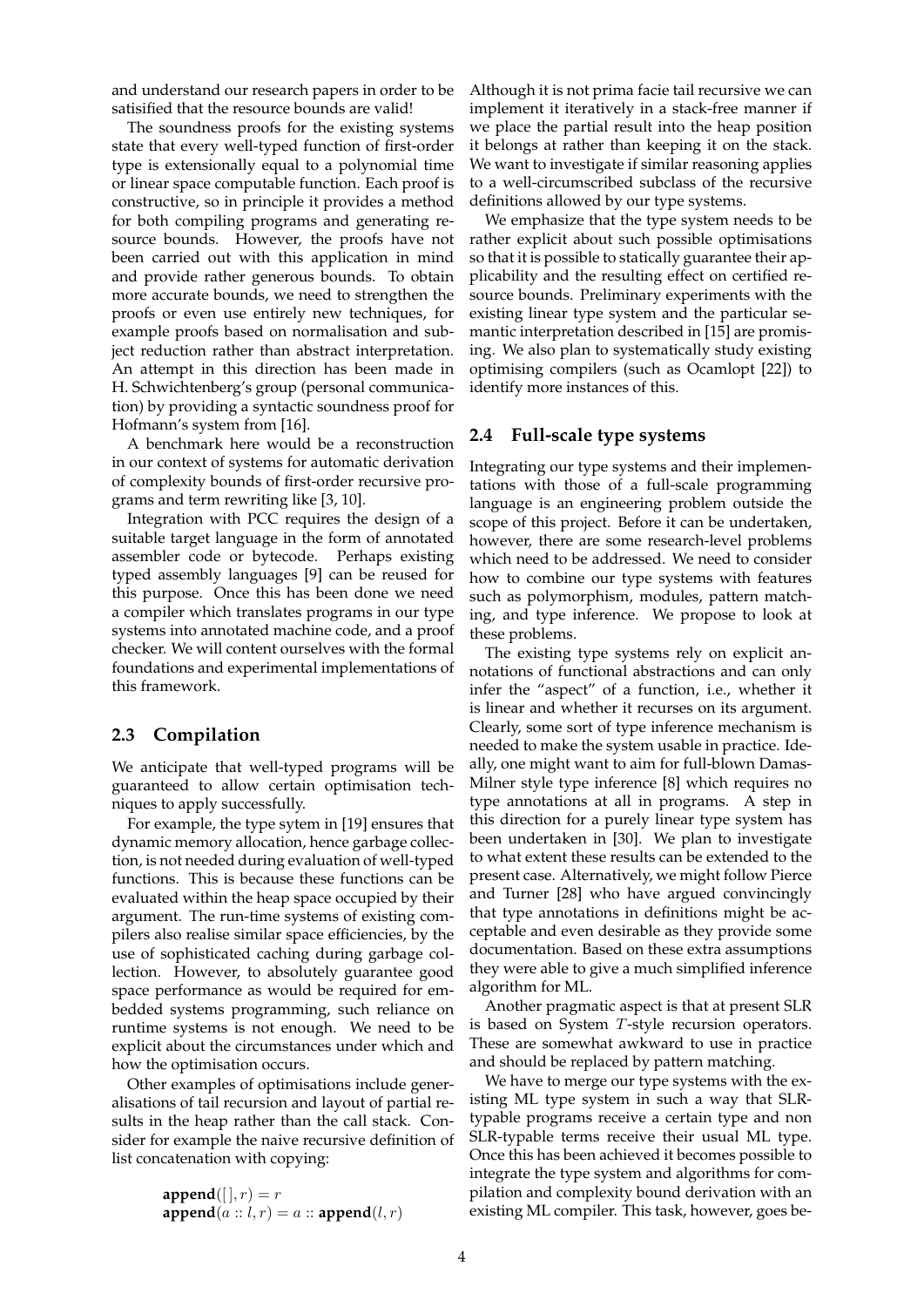yond the scope of our project and will be left for future work.

Even though our project is of a foundational nature a satisfactory treatment of these pragmatic issues is of great importance because it allows for larger examples which in turn will suggest new theoretical questions.

### **2.5 Non-functional languages**

Strong-typing disciplines have a traditional connection with functional programming languages, but their influence has spread to languages of other paradigms, including imperative languages like MODULA-2 and object-oriented languages such as Java.

We believe that our type systems should be adaptable to these too. In the final stage of the project we intend to carry out exploratory research towards this goal. We expect that purely functional OOP could be accommodated by redoing one of the existing functional encodings of OOP [20] in our setting. More challenging would be to account for imperative aspects bringing in issues of aliasing and sharing of heap allocated data structures.

### **2.6 Implementation**

We plan to implement the various software deliverables such as type checkers, compilers and evaluators, resource bound generators and certifiers, and possibly proof checkers. To begin with, we will build prototypes (with the help of student projects) to demonstrate feasibilty of our approach and to enable experiments. Ultimately, perhaps in a successor project, we would like to make these tools part of an Open Source production-quality compiler such as Ocaml.

In fact, we have some experience of writing such prototype implementations, and we have some skeletons for type checkers and compilers which can quickly be adapted to new situations. A fourth year student is currently working on an implementation of the ICFP system and its translation into malloc-free 'C'.

## **3 Beneficiaries**

In the long to medium term this research will be beneficial to programmers and users of resourcesensitive applications as outlined in the introduction. We expect that after sufficient maturation the results of this research will become part of the common knowledge of this field.

To achieve this goal we rely on the means of dissemination described below. When the foundational questions are largely settled and assuming the expected progress we might in a possible sec-

ond round of this project seek involvement of an industrial partner.

In the short term the research results will be profitable for researchers in the same and related areas such as complexity theory at higher types and application of related type systems such as [23] and [25].

Finally, the research will also have educational benefit. We will involve students with interesting final-year projects, helping to implement prototypes of our systems. This will provide them with invaluable experience of formal foundations, which is important with the growing industrial need for formal specification and verification.

## **4 Dissemination**

We will disseminate our research results in the usual scholarly ways, presenting partial results at international conferences and workshops and publicizing mature material as journal articles.

We will make software prototypes available for others to test, via the Internet. As has been done with the system from [14] we will provide "live" web pages which make the software prototypes available for testing without installation, through CGI scripts. This encourages other workers to quickly try out the systems.

## **5 Justification of resources**

**Staff** We request one RA AR1 post (pt 9) for Dr. Aspinall, employed as a post doctoral research associate to work full-time on the project for two years. Depending on progress, we will then consider application for another two years. Aspinall's experience with compiler technology, type systems, and large-scale software projects makes him an ideal candidate to undertake the proposed research. Hofmann will devote an average of 9hrs/week to the project.

**Travel** To present partial results and keep abreast of the latest developments we seek support for attendance of five international conferences or workshops (Hofmann: 3, Aspinall: 2), e.g., CSL, Dagstuhl, ETAPS, ICALP, ICC, LICS, POPL, TLCA. In order to maintain and extend our national and international contacts we request travel and subsistence support for four one-week visits to European universities, e.g. Aarhus, Darmstadt, Gothenburg, Marseille, Munich, Paris, Sophia Antipolis, one 10-14 day visit (Hofmann) to a US university, e.g. U. Pennsylvania (Pierce, Scedrov) or Carnegie Mellon (Reynolds, Pfenning) and four 2- 3 day visits to UK universities (e.g. Cambridge, Leeds, QMW).